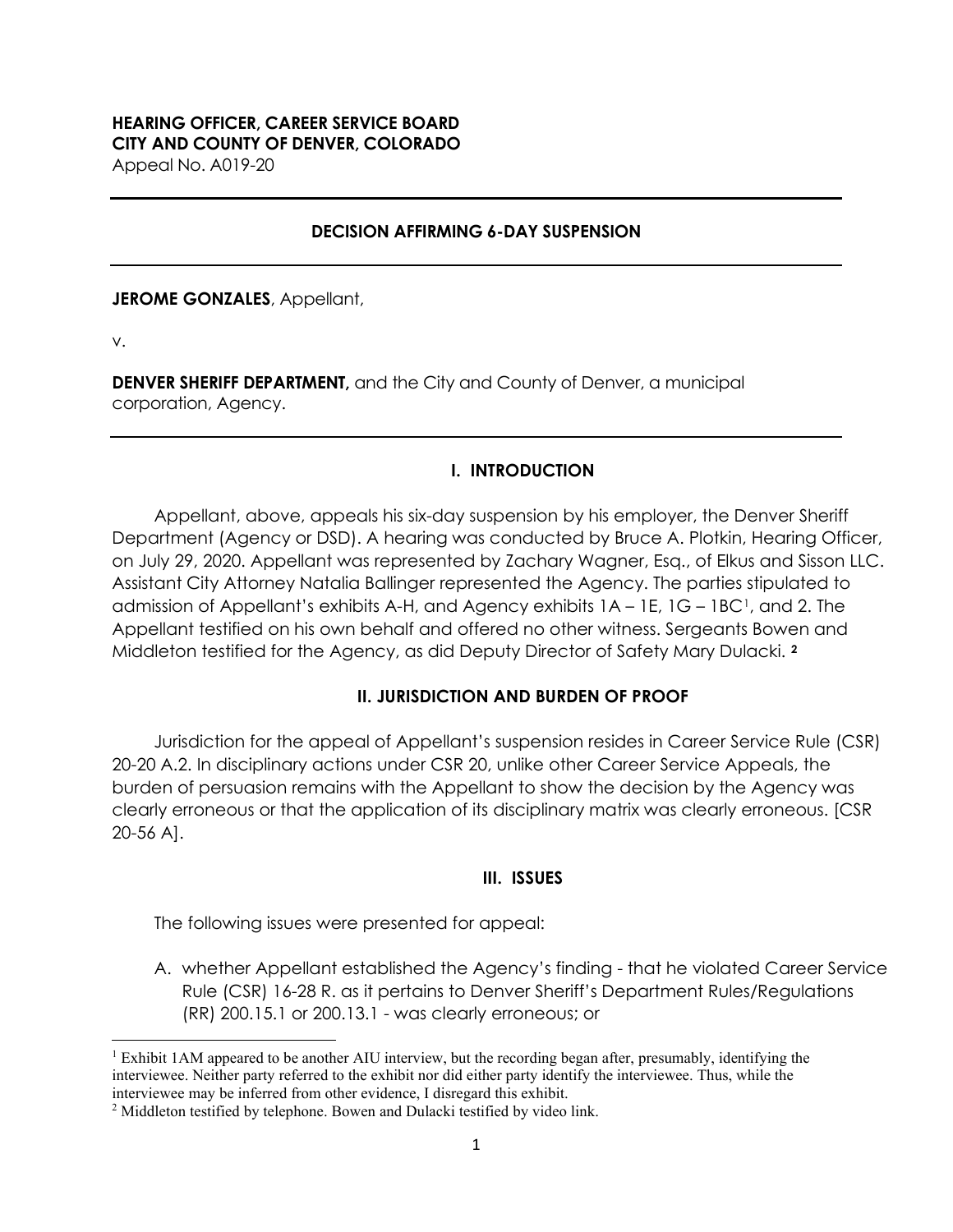B. whether the Agency's application of its disciplinary matrix in assessing a six-day suspension was clearly erroneous.

## **IV. FINDINGS**

The Appellant, Deputy Jerome Gonzales, has been a DSD deputy for 22 years. His overall duties are the care and custody of inmates. Because the DSD is a paramilitary organization, he is required to obey all lawful commands. If an order conflicts with a previous order or directive, the deputy may not elect which one to follow, but is required to bring the conflict to the attention of the supervisor issuing the most recent order and ask for a resolution. [Exh. 2-105]. He is required to show respect to his fellow deputies and supervisors. Before the incident underlying this appeal, he had no prior, relevant discipline.

On May 9, 2019, Sergeant Middleton asked Sergeant Bowen to assist in a search for contraband ("cell shake") in Building 21 by assembling a search team. Bowen was the duty roster sergeant in Building 22, thus in charge of assignments for subordinate deputies. Bowen assembled a list that included Gonzales and told Middleton most of them would appear promptly and others, including Gonzales, could be expected after the breaks they were currently providing to other deputies. [Exh. 1E. p.5; Exh. 1AI p. 4 at 63-67]. Bowen telephoned Gonzales and told him he needed to go to Building 21 for a "cell shake." [Exh. 1N-3 at 36-41]. Gonzales did not go and did not tell Bowen.

When Gonzales failed to report to Building 21, Middleton called to ask what he was doing and if he was going to assist in the search. [*Id.* at p. 5, lines 82-86; Exh. 1AL at 2:53-3:04]. Gonzales told Middleton she was misusing resources, stated there was nothing for him to do, and he had breaks to give [to medically-challenged colleagues] so he would not assist. [*Id*. at p. 5, lines 90-94; Exh. 1AL at 3:04-3:27]. Gonzales suggested "why don't you tell some of those lazy Operations guys to get off their asses, 'cause they're just sitting around with their thumbs up their asses doing nothing" Exh. 1AL at 3:44-4:20]. This was directly insulting to Middleton because she was in charge of Operations. Gonzales continued, "I'm not going to watch a fellow officer go down because of your stupidity." [1W-11 231-233; Gonzales cross exam]. Middleton, a superior officer to Gonzales, was "floored" by Gonzales's response[3](#page-1-0) and reported it to Bowen. She was sufficiently shaken by Gonzales's tirade that she sought counsel how to handle it from Captain Rolando.

The following day, Bowen asked Gonzales why he did not show up as ordered for the cell shake. Gonzales responded he had other things to do, it was "stupid" that he was sent there, and Sgt. Middleton was not properly managing the search. [Exh. 1AI at 2:28; Exh. 1B; Appellant cross-exam]. When Bowen replied he, not Gonzales, manages resources and therefore Appellant needed obey his orders, Gonzales said Bowen's directive was stupid, he didn't care about Bowen's [sergeant] stripes, he couldn't push Appellant around as he did

<span id="page-1-0"></span><sup>3</sup> Ironically, Middleton had already dispatched members of her Operations staff to assist in the cell shake, [Exh. 1AL at 4:23-4:40], showing Gonzales to be as uninformed as he was demeaning.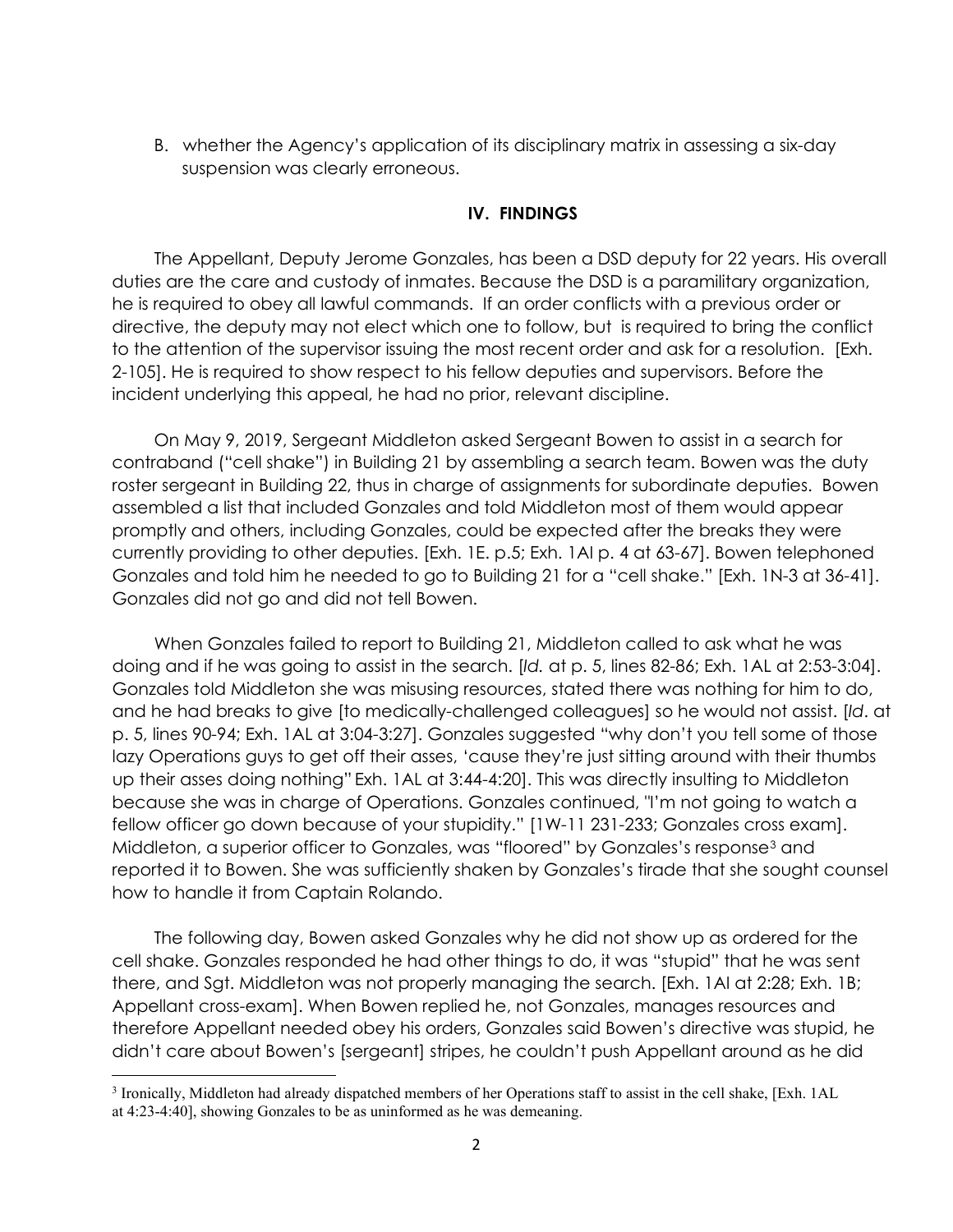the rookies, and if he had a problem, they could take it to the Captain. [*Id.*; Exh. 1AI at 3:04; Exh. 1B]. Bowen obliged and they asked to meet with Captain Rolando.

The meeting with Capt. Rolando included Sergeants Middleton and Bowen, Gonzales, and his representative. During the meeting, Gonzales continued to berate Bowen and Middleton. He said, "Middleton has her head up her ass." [Bowen testimony]. Gonzales continued to complain about "everything that's wrong with the Department as the reason why he didn't show up to my building search." [Exh. D (2*)* p. 12, ll. 262-267; Middleton testimony]. Rolando admonished Gonzales for his disrespect. Based on Gonzales's initial and continuing disrespect, Bowen filed a formal complaint.

An investigation by the Administrative Investigations Unit (AIU)<sup>[4](#page-2-0)</sup> ensued. During his AIU interview, Gonzales acknowledged he told Middleton he needed to relieve a diabetic deputy and that he would not compromise the deputy's health due to Middleton's "stupidity." He deemed the cell shake - which he did not attend – "a circus." [Exh. 1W, p. 10, ll. 227-233; Appellant cross-exam.] Gonzales told AIU the search wasted two hours [*Id. at* p. 15, ll. 368-374] and said he did not consider it an emergency. [*Id. at* p. 16, l. 396].

The Agency served Gonzales with a letter in contemplation of discipline on April 3, 2020, and convened a Contemplation of Discipline Meeting on April 27, 2020, which Gonzales attended with his attorney. A notice of discipline - the present six-day suspension - issued May 5, 2020.

#### **V. ANALYSIS**

The Agency charged Gonzales with violating Career Service Rule 16-28 R., **Conduct which violates… written departmental or agency regulations, policies or rules…** via two DSD rules.

**RR 200.15.1 Respect for Fellow Deputies, Employees, and Members of the Public Deputy Sheriffs and employees shall treat other members of the Department (including supervisors), other City employees (including supervisors), vendors, and other members of the public with the respect due them including, but not limited to, refraining from uttering any disrespectful language.** [parenthetical statements in the original].

Appellant conceded he violated this Rule by his rude, disrespectful language to both Middleton and Bowen. [Exh. 1 AH at 7:20-7:42**;** *see also* Appellant's Opening Statement 8:40:08 – 8:40:17]. This admission effects a withdrawal of Appellant's claim with respect to the establishment of Appellant's violation of RR 200.15.1.[5](#page-2-1)

<span id="page-2-0"></span><sup>&</sup>lt;sup>4</sup> AIU was previously known as the Internal Affairs Bureau (IAB).

<span id="page-2-1"></span><sup>5</sup> Appellant retained his right to claim the degree of discipline assessed for a violation of RR 200.15.1 was excessive.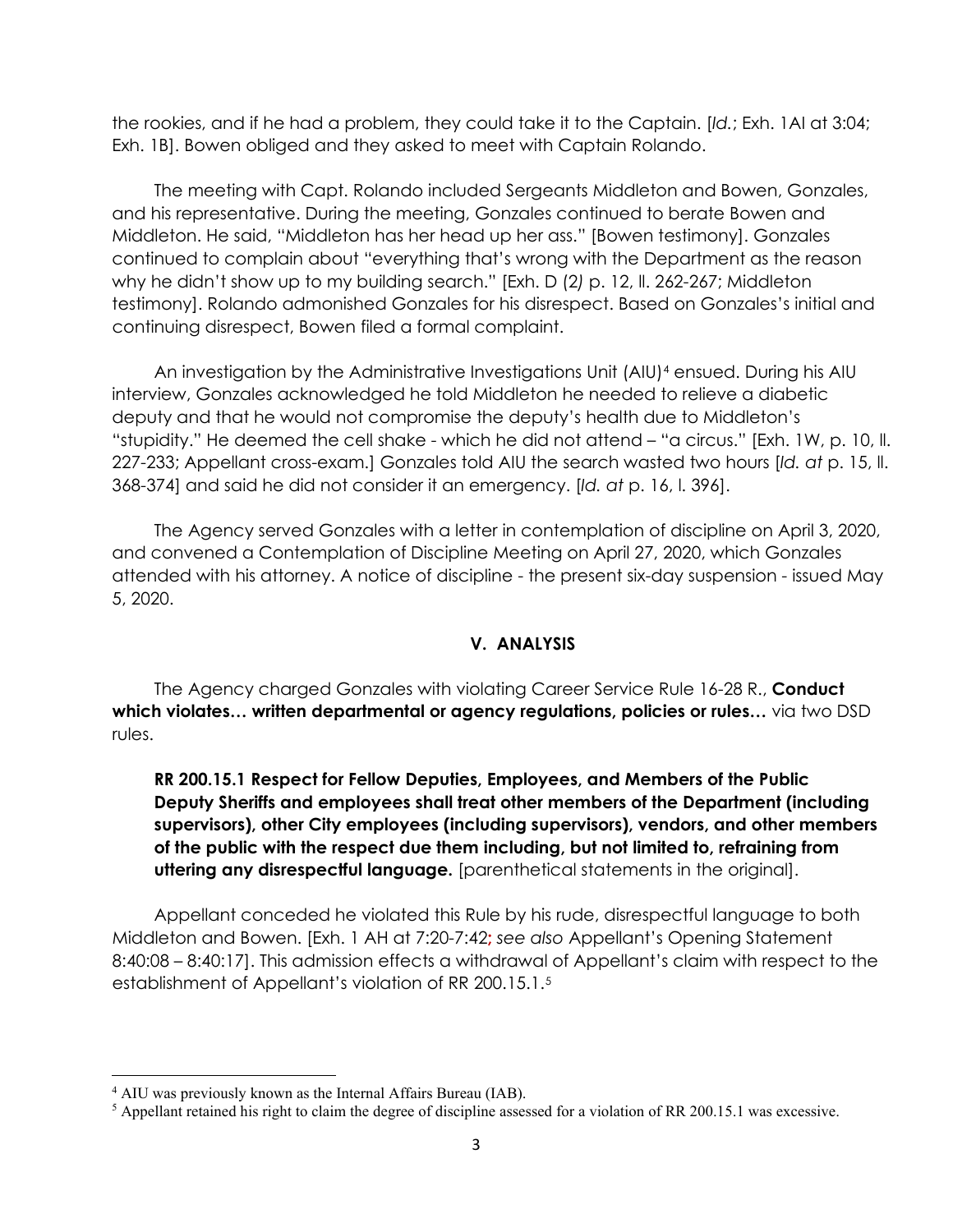#### **RR 200.13.1 – Disobeying Lawful Order.**

**Deputy sheriffs and employees shall not disobey any lawful order of a supervisor, including supervisory orders relayed by a person of lesser or equal rank. (Please see Appendix C of the Discipline Handbook regarding conflicting or unlawful orders).**  [parenthetical statement in the original].

I infer from the evidence that Gonzales raised four defenses to this violation: (1) Neither Bowen nor Middleton actually ordered him to report to Building 21; (2) Bowen's directive conflicted with his Post order to relieve officers. (3) it was more important to relieve fellow officers, as they both had medical conditions; (4) the cell shake was not an emergency that required his presence.

#### 1. Not really an order.

Gonzales claimed Bowen merely asked him to "come see me when you're done [with your relief duty]." [Exh. 1AH at13:40]. He also claimed when Middleton called, she said "sweetie, how are you doing? Would you like to help me with a cell shake in 21?" [Gonzales testimony].

First, both Bowen and Middleton contradicted Gonzales's recollection and Gonzales did not dispute their credibility. Second, both sergeants made fairly contemporaneous records of their interactions with Gonzales, making their recollection more reliable than that of Gonzales. Third, If there was any doubt whether Middleton issued an order which he refused, Gonzales resolved it on cross-examination, when he conceded Middleton called him twice to ask him to assist in the cell shake, and during the second call she asked "where are you?" and "I need you."

With respect to Bowen, Gonzales claimed Bowen asked, but did not order him to report to the cell shake. One determinative piece of evidence here is, the next day when Bowen asked Gonzales why he did not report to Building 21, Gonzales did not protest that Bowen did not order him to report. [Bowen testimony; Gonzales testimony]. Moreover, Bowen directly disputed Gonzales's claim. In his AIU interview, Bowen explained that when Gonzales told him he was in the middle of providing a break, Bowen replied "as soon as he was done with the break that he was doing at that time, he needed to go to Building 21 and assist with the search." [Exh. 1AI at 1:31; Bowen testimony; Exhs. 1AI; 1N]. Gonzales did not challenge Bowen's credibility on this point. Finally, Gonzales said neither Sergeant ever uttered "I order you." Magic words are not required to constitute an order, and Appellant pointed to no authority for the proposition. *See* [In re Norman-Curry,](https://www.denvergov.org/content/dam/denvergov/Portals/hearings_office/documents/Hearings/Norman-Curry_S_28-07_50-08_Decision..pdf) CSA 28-07 & 50-08 (2/27/09).

## 2. Conflicting Orders (report to cell shake vs. abandoning post).

Gonzales claimed, without citation to a particular order, that he was required to relieve his fellow officers in Building 22, and because he was the only remaining Security Officer (relief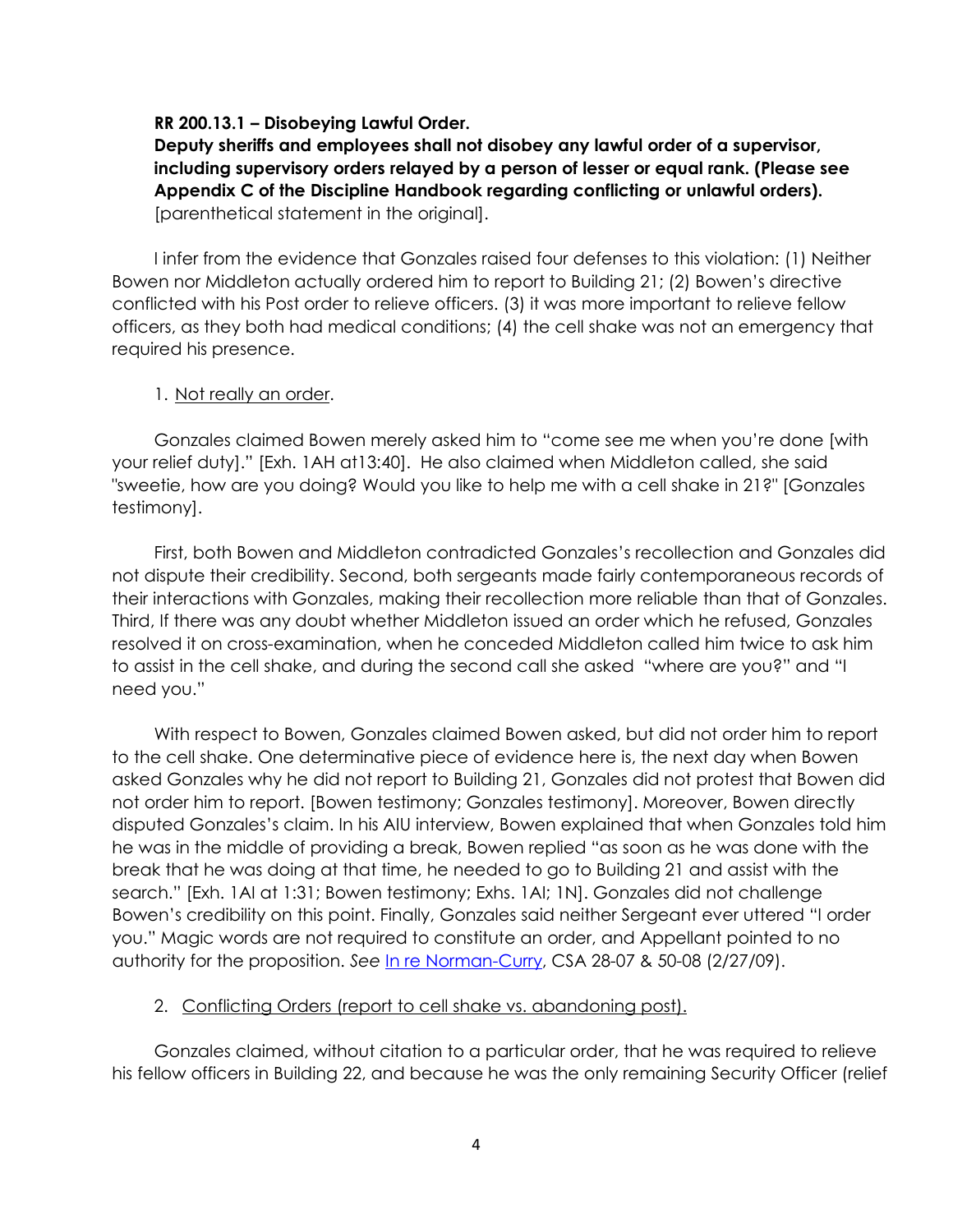officer), that complying with Bowen's order to report to Building 21 would have required him to abandon his post.

Even assuming there were conflicting orders, Gonzales did not comply with the DSD's requirements for resolving them. The DSD Handbook states:

# **Conflicting Orders**

**Deputy sheriffs and employees who receive an order that conflicts with a previous order or directive will bring the conflict to the attention of the supervisor issuing the most recent order and ask for a resolution. If the supervisor affirms the most recent order as given, the employee will obey that order and will not be disciplined or otherwise penalized for disobeying the previous order. If the supervisor who issued the recent order or a supervisor of greater rank is not readily available to resolve the conflict, the deputy sheriff or employee will carry out the most recent order and advise a supervisor as soon as possible.**

[Exh. 2-105; *see also* Dulacki testimony].

# 3. More important to relieve colleagues.

This claim fails on its face, as a subordinate's opinion of a lawful order is irrelevant to his obligation to obey it and to comply with DSD policy regarding conflicts.

## 4. Not an emergency.

Gonzales claimed an unspecified post order requires him to respond to emergencies, but a cell shake is not an emergency. Here too, the logic is patently unreasonable. If Gonzales were required to report only to situations he deemed to be emergencies, he would be entitled to ignore all orders and situations he deemed unworthy of his "emergency" designation. [*See* [In re Sparer,](https://www.denvergov.org/content/dam/denvergov/Portals/hearings_office/documents/Hearings/Sparer_Andria_CSA_71-18_Decision_1-30-19.pdf) CSA A071-18 (1/30/19); *aff'd* [In re Sparer,](https://www.denvergov.org/content/dam/denvergov/Portals/hearings_office/documents/Hearings/Sparer_Andria_CSB71-18A_Decision_7-20-19.pdf) CSB A071-18A (7/18/19)]. That Gonzales deemed the search a "circus" is also irrelevant to his obligation to obey lawful orders and to comply with the Agency's conflict policy.

Finally, when representing Gonzales at his AIU interview, Gonzales's attorney stated Gonzales went by Bowen's office several times on the date of the incident, after Bowen asked him to go to the cell shake, but Bowen said nothing about his alleged order to Gonzales, the inference being that, had Bowen ordered Gonzales, he would have said something when he saw Gonzales later that day. This inferred claim also fails because Bowen did not find out Gonzales failed to report to the cell shake until after Gonzales finished his shift and left for the day. [Middleton testimony].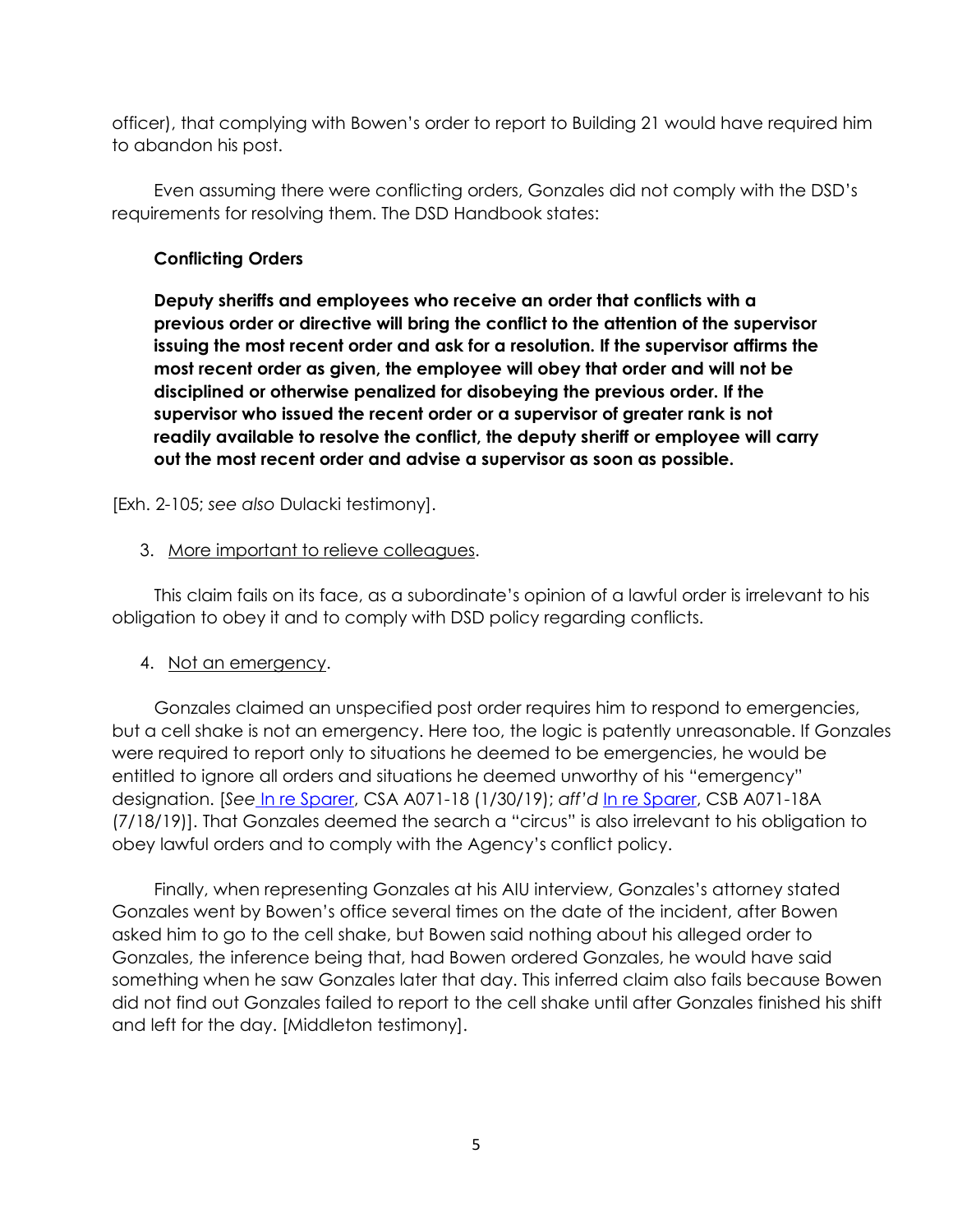In short, none of Gonzales's defenses met his burden to demonstrate the Agency's findings under RR 200.13.1 were clearly erroneous.<sup>[6](#page-5-0)</sup>

## **VI. Degree of Discipline.**

## **RR 200.15.1 - Respect for Fellow Deputies**

This violation may be assessed as a category B or C violation under the Agency's disciplinary matrix. Conduct Category C violations includes misconduct that has a pronounced negative impact on the operations of the Department or on relationships with other deputy sheriffs.

Gonzales conceded he told Middleton "I'm not going to watch a fellow officer go down because of your stupidity." [Exh. 1W-11 at 231-233; Gonzales cross exam]. Middleton was so "floored" by Gonzales' conduct, she felt compelled to seek advice from Capt. Rolando how to handle Gonzales going forward. Moreover, Gonzales ignored her for 2-3 weeks afterward. [Middleton testimony]. Gonzales told Bowen his directive was stupid, he didn't care about Bowen's stripes, and he couldn't push Appellant around as he did the rookies. Thus, Gonzales demeaned two superiors in less than 24 hours and could have been charged with separate violations of 200.15.1. Both sergeants stated their relationships with Gonzales were significantly diminished by his actions and insults, with Bowen adding Gonzales's insults and insubordination have become a pattern of behavior to the point where he no longer trusts Gonzales to carry out the Agency's mission. It is apparent that, by using patently disrespectful language to directly criticize supervisors and fellow employees, Gonzales's misconduct had a pronounced negative impact on his relationships with other deputy sheriffs. Therefore, this misconduct was properly characterized under Conduct Category C.

In mitigation, Dulacki<sup>7</sup> considered Gonzales had no prior, relevant sustained disciplinary cases that would increase the discipline level assigned to this violation. The Deputy Director also considered Gonzales's annual reviews always met or exceeded expectations. [Exh. A]. Pursuant to the disciplinary matrix, a first offense of Conduct Category C calls for discipline under level three. The mitigated penalty for a level three violation is a written reprimand to a one-day suspension, the presumptive penalty is a two-day suspension, and the aggravated penalty is a three to four-day suspension. [Exh. 2-127].

Dulacki found the following circumstances deserved a penalty in the aggravated range: Gonzales's patently offensive tirades against two superior officers; the prolonged nature of his tirade aimed at multiple supervisors, fellow employees, and Agency operations; his failure to

<span id="page-5-0"></span><sup>6</sup> Gonzales also claimed other deputies, without specifying who or under what circumstances, failed to appear for the cell shake. The basis of this claim was an unspecified letter from Sgt. Middleton stating "most" of the deputies showed up for the cell shake. Alone, this claim fails to establish any clearly erroneous error with respect to the violations found against Gonzales. [Exh. 1AH at 10:25-10:38]. 7

<span id="page-5-1"></span> $\frac{7}{1}$  The Deputy Director established her qualification to act as decision maker by delegation of authority from the Executive Director of Safety. [Dulacki testimony].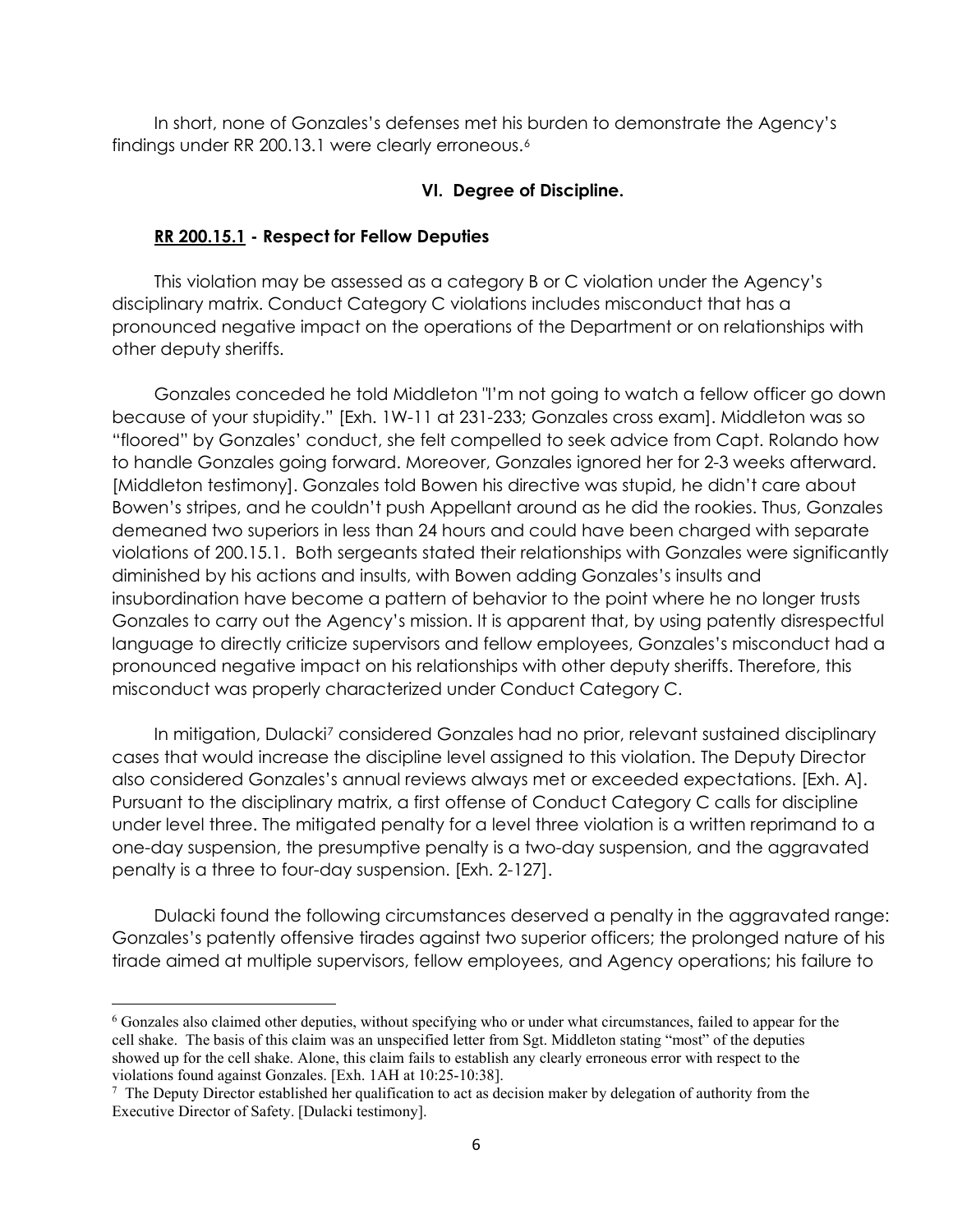accept responsibility for his actions until the Contemplation Meeting nearly one year later. [Exh. 1E 9-10]. Even at hearing, while testifying concerning Bowen's straightforward question the following day why he did not report to Building 21, Gonzales maintained Bowen "somewhat harass[ed] me about why I didn't respond to the shake" and admitted to responding with inappropriate language. [Gonzales testimony].

It is noteworthy that, during the investigation into Gonzales's conduct, he failed to respond to two successive notices by AIU and responded to a third only after his Captain was notified of Gonzales's neglect. It is also noteworthy that, even at hearing, Gonzales continued to express contempt for Bowen's supervision, avoiding answering whether he regretted his hostility toward Bowen and whether he would change. [Gonzales cross-exam].

Gonzales acknowledged he "probably" called Bowen an "idiot." [*Id. at* p.35, ll. 857-864]. Astonishingly, when Gonzales was asked "do you still believe Sgt. Bowen is an idiot?" he answered "yes" at the very hearing providing an opportunity to explain why his penalty should be mitigated.[8](#page-6-0) As aptly noted by Deputy Director Dulacki, there is a danger to the command structure, operation, and mission of a paramilitary organization such as DSD when it becomes acceptable to denigrate superiors and refuse lawful commands. She also noted that if someone believes they have a better solution, the mature and most helpful thing to do is to work with others, not against them, to improve the system. In short, there was ample evidence to justify increasing the penalty by one day (from a presumptive two-day suspension to three days) under RR 200.15.1.

## **RR-200.13.1 – Disobeying Lawful Order**

Pursuant to the DSD disciplinary matrix, a violation of RR-200.13.1, Disobeying Lawful Order, may range from Conduct Category C through F. Here too, Dulacki elected to assign the misconduct under Category C. As noted above, Conduct Category C violations describe misconduct that has a pronounced negative impact on the operations of the Department or on relationships with other deputy sheriffs.

As noted by Dulacki, the Agency's command structure depends on compliance. If a subordinate refuses orders, supervisors can no longer rely on the subordinate, and a weak link develops in the chain of command which is necessary for the Agency's mission to provide a safe and secure environment. A subordinate's refusal to obey orders by a seasoned deputy also sets a dangerous example for other deputies [Dulacki testimony]. Common sense dictates this danger is evident without requiring the Agency to prove it by a specific occurrence in this case.

<span id="page-6-0"></span><sup>8</sup> Gonzales alleged he expressed contrition almost immediately toward Middleton and there should be no time limit for contrition to count as mitigation. While that is true as far as it goes, I cannot ignore the totality of the circumstances here, which include Gonzales's evident, continuing hostility and lack of contrition for his conduct toward Bowen's authority, and even his highly couched apology toward Middleton, stating he respects [only] her rank.